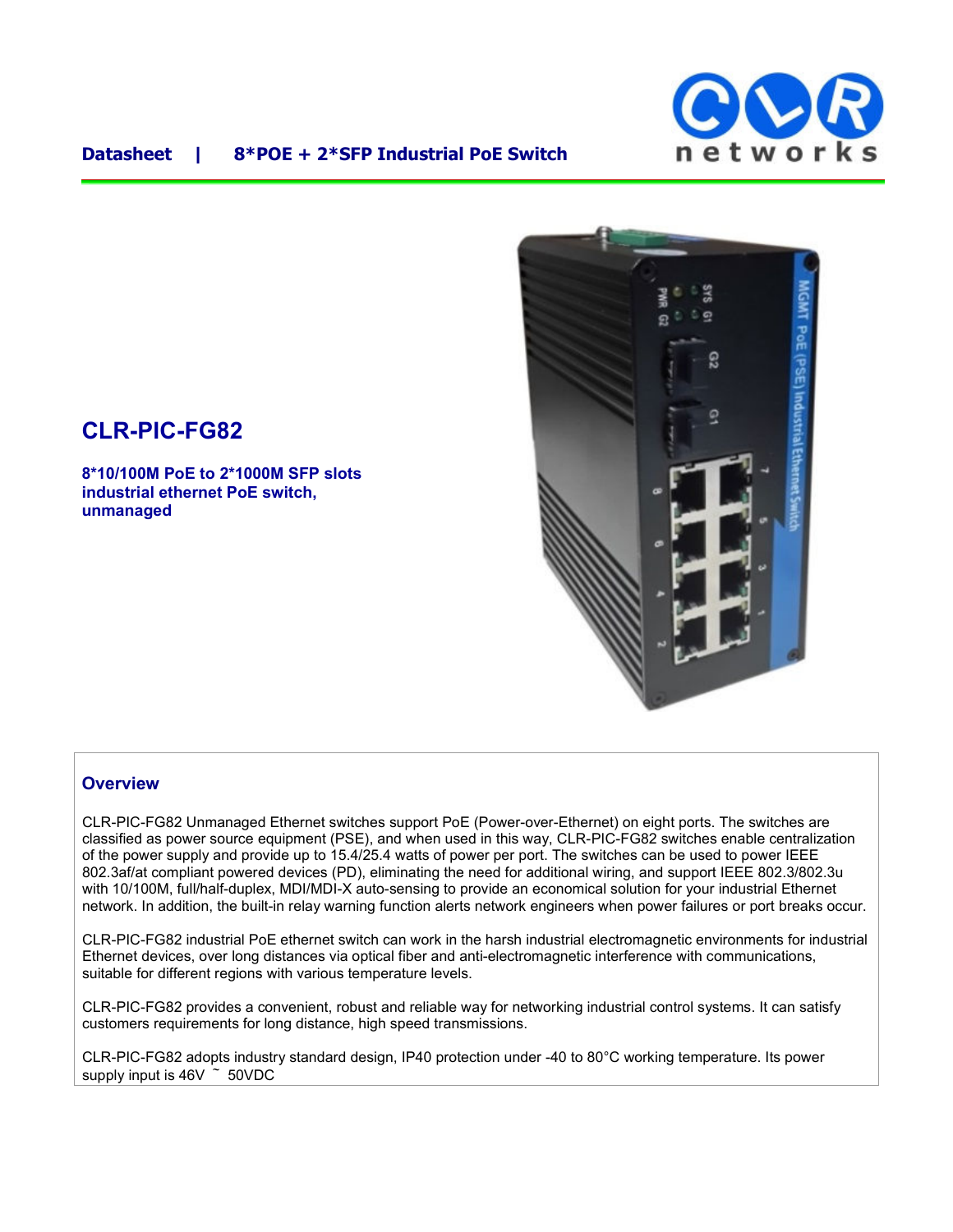

## **Features**

- Fully complies with IEEE802.3 10Base-T, IEEE802.3u, 100Base-TX, IEEE802.3ab
- 8 x RJ45 10/100M RJ45 PoE Ports and 2 x 1000Base-SX/LX SFP slots
- Complies with IEEE 802.3af/at , provide power for the IP cameras over Ethernet
- Provides up to 25W power to the PD devices per RJ45 ports.
- Auto negotiation function allows UTP ports to auto select 10/100M and Full Duplex or Half Duplex
- The UTP port supports MDI/MDI-X auto crossover.
- Forwarding method is store-and-forward
- Operating temperature range is -40℃ to 80℃.
- Designed for industrial applications. IP40 protection
- Broadcast storm prevention.
- Plug-and-play, easy installation
- Works with Singlemode SM 8.3/125, 8.7/125, 9/125 or 10/125μm, Mutimode MM 50/125, 62.5/125μm fiber cables.
- Supports flow control.
- There are LEDs showing the status of the ports and power.

#### **Specifications**

| <b>Standards</b>      |                        | - IEEE802.3 10Base-T, IEEE802.3u 100Base-TX Fastethernet<br>- IEEE 802.3z 1000Base-LX/SX<br>- IEEE 802.3at, IEEE 802.3af PoE<br>- IEEE 802.3x Flow Control and Back Pressure |
|-----------------------|------------------------|------------------------------------------------------------------------------------------------------------------------------------------------------------------------------|
| Interface             |                        | - 8 * 100Base-T RJ45 connector<br>- 2 * 1000Base-LX/SX SFP slots                                                                                                             |
| <b>Frame Size</b>     |                        | $-1536$ bytes                                                                                                                                                                |
| <b>Flow Control</b>   |                        | - Full Duplex: IEEE802.3x<br>- Half Duplex: back pressure.                                                                                                                   |
|                       | 100Base-T              | - 4 pair Cat.5e or Cat6, EIA/TIA-568 100-ohm screened twisted-pair (STP), up to 100m                                                                                         |
| Transmission<br>Media | 1000Base-<br><b>SX</b> | - 62.5/125µm multimode fiber optic cable, up to 224m<br>- 50/125µm multimode fiber optic cable, up to 550m                                                                   |
|                       | 1000Base-<br>LX        | - 8.3/125, 8.7/125, 9/125µm singlemode fiber optic cable 20Km                                                                                                                |
| <b>Connector Type</b> |                        | - UTP: RJ-45, 10/100Mbps;<br>- Fiber: LC, 1000Mbps                                                                                                                           |
| <b>LED</b> Indicators |                        | - Power<br>- Port Link/Activity                                                                                                                                              |
| Input Voltage         |                        | - 48VDC (46~50V) Redundant power input<br>- Overload Current Protection<br>- Supports dual power backup<br>- Supports dual power alarm input<br>- Connection: 6 pin terminal |
| Environment           |                        | - Operating Temperature: -40°C~80°C<br>- Storage Temperature: -40°C~85°C<br>- Operating Humidity: 5%~90%                                                                     |
| Physical              | Dimensions             | $-60.5 \times 118 \times 140$ mm                                                                                                                                             |
|                       | Shell                  | - IP40, Aluminium Alloy                                                                                                                                                      |
|                       | Installation           | - DIN-Rail or wall mounting                                                                                                                                                  |
|                       | Weight                 | - 650a                                                                                                                                                                       |
| EMI                   |                        | - FCC Part 15, CISPR (EN55022) class A                                                                                                                                       |